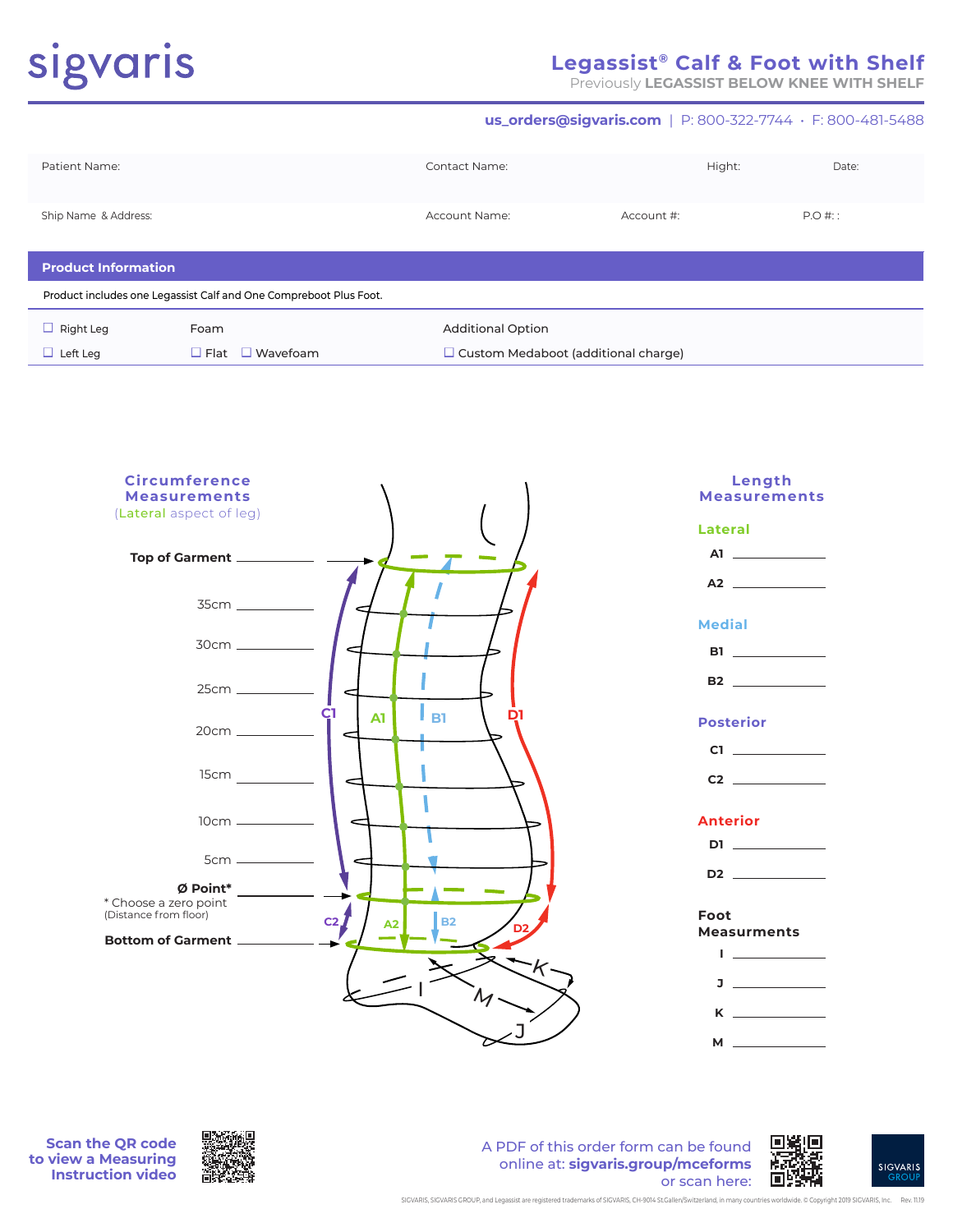# sigvaris

# **Legassist Calf & Foot with Shelf**

Previously **LEGASSIST BELOW KNEE WITH SHELF**

# **CUSTOM** Measuring Instructions

**us\_orders@sigvaris.com** | P: 800-322-7744 • F: 800-481-5488

Measuring for this garment requires special measurements critical to proper fit. Before you begin, attend live training at a SIGVARIS Certified Compression Specialist course near you (info at **sigvariseducation.com**).

Alternatively, call Customer Care Solution Center at **800-322-7744**, or e-mail **us\_orders@sigvaris.com**, to receive a remote consultation/training.

# **Important Supplies Needed**

Cell phone with camera. photos of the arm(s) with measurement markings must be e-mailed to:

**us\_orders@sigvaris.com**

Measuring instructions and forms.

- SIGVARIS GROUP Measuring tape and body pen (or eyeliner pencil).
- Signed Custom Order Terms & Conditions Form (include with order).

# INSTRUCTIONS

All measurements should be recorded in centimeters. Apply slight tension to hold the tape measure in place.

# **STEP 1:** Choose The Zero Point (Ø point)

The zero point is unique to the Legassist Calf & Foot With Shelf garment. It is the reference point from which all other measurements are taken, in order to determine the lengths needed for the custom garment to fit the patient's individual ankle shape. Encircle leg with bottom edge of tape measure immediately above the shelf, at the lowest aspect of the curve of the ankle lobule where a tape measure can be applied without sliding off. Trace a line around the leg along the bottom edge of the tape using the SIGVARIS GROUP body pen, and record the circumference on Ø point line. Document your zero point location by measuring the distance from the floor.

# **STEP 2:** Choose Where The Garment Will End Distally - "bottom of garment"

Encircle leg with bottom edge of tape measure where the ankle lobule touches the ankle and/or foot. Do not pull tape under shelf. Mark leg on this edge of tape at the anterior, medial, posterior and lateral aspects, and record the circumference on the line labeled bottom of garment. The smallest ankle measurement is not relevant for this product. The product is designed to hug and lift the ankle lobule.

# **STEP 3:** Choose Where The Garment Will End Proximally - "top of garment"

The ideal placement for the top edge of the garment is two finger widths below the popliteal crease, and across the fibular head and tibial tuberosity. However, the position of the Top of Garment can be customized, if needed, to overlap better with a Legassist LCS thigh piece. Encircle leg with top edge of tape measure at the desired location. Using the SIGVARIS GROUP body pen, trace a line around the leg along the top edge of the tape and measure and record the circumference on top of garment line.

# **STEP 4: Measure And Record Lengths**

Measure each of the lengths below from the Zero Point, following the contour of the leg and ankle, but not extending the tape measure into folds. Lengths measured distal to the Zero Point should end where the ankle lobule touches the ankle or foot at the Bottom of Garment versus extending the tape measure up under the lobule. Record lengths as follows:

A1: Measure & record lateral length from Ø point to top of garment

A2: Measure & record lateral length from Ø point to bottom of garment

B1: Measure & record medial length from Ø point to top of garment

B2: Measure & record medial length from Ø point to bottom of garment

C1: Measure & record posterior length from Ø point to top of garment

C2: Measure & record posterior length from Ø point to bottom of garment

### Lateral (A) Lengths: **Anten and Solution Prosection (A) Lengths Posterior (C) Lengths Anterior (D) Lengths**

D1: Measure & record anterior length from Ø point to top of garment

D2: Measure & record anterior length from Ø point to bottom of garment

ГI. A PDF of this order form can be found online at: **sigvaris.group/mceforms** تنا التا or scan here: